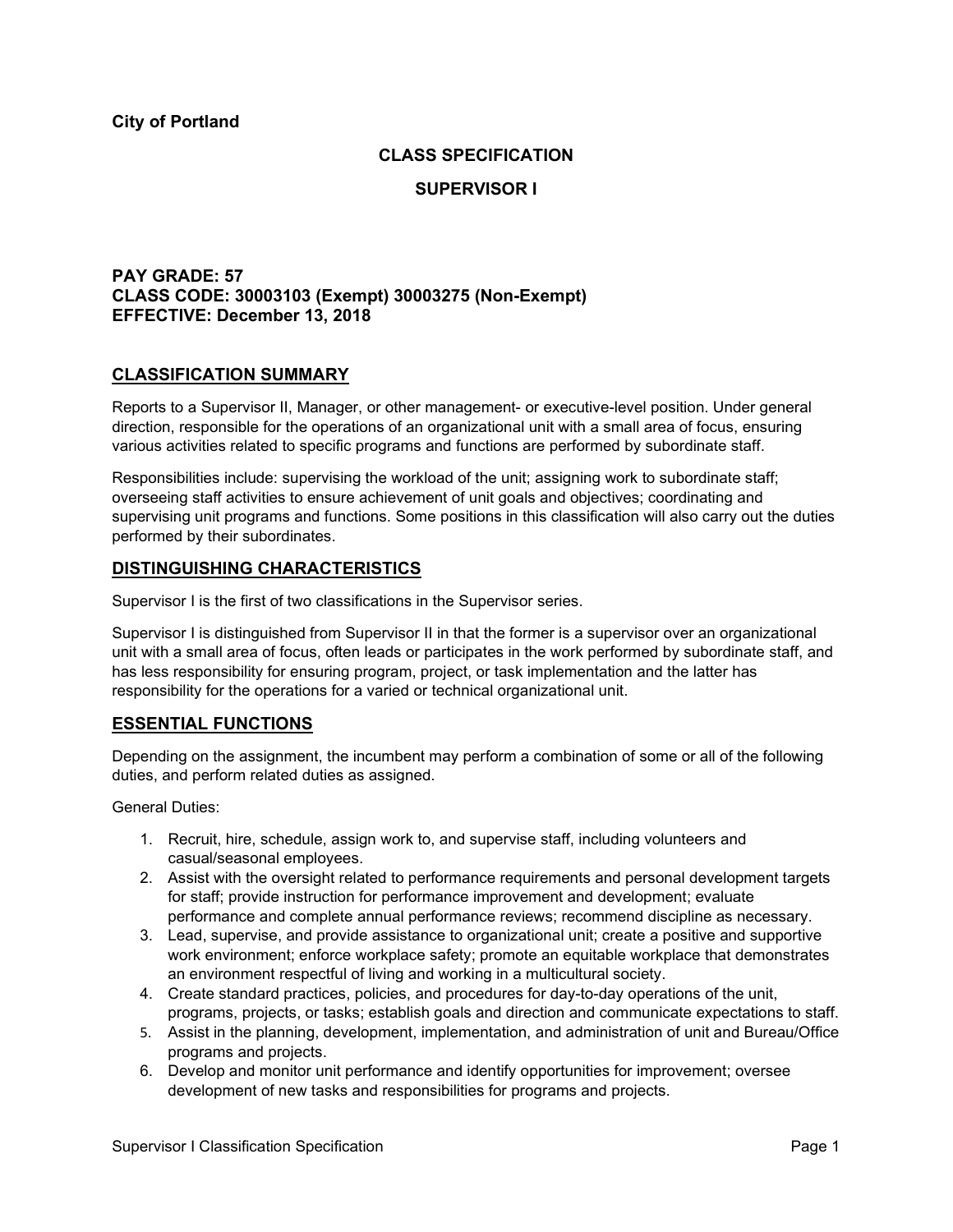- 7. Ensure that critical unit functions are completed, and tasks and duties assigned to staff are achieved within schedule and budget, or progressing as scheduled.
- 8. Communicate the status of programs, projects, and tasks with Bureau/Office management and other related units, and make recommendations and adjustments as necessary.
- 9. Assist in the development and administration of the unit's budget, including cost analysis of programs, projects, and staff.
- 10. Update and maintain various unit databases and reports and use data to guide and inform decision making processes.

#### Specific Duties:

In addition to the General Duties, the incumbent may perform a combination of some or all of the following duties specific to the position.

- 1. Implement and supervise water, environmental, and sustainability programs and functions; develop and monitor performance indicators that reflect program efficiency.
- 2. Supervise the operations, maintenance, and support of the water supply, treatment, and distribution systems and infrastructure; supervise staff responsible for the design, construction, and maintenance of existing or new water system infrastructure and capital improvement projects.
- 3. Supervise the maintenance and operation of industrial electrical instruments and systems, equipment, and devices; ensure quality and efficiency of equipment and electrical distribution, instrumentation, and security systems; evaluate system performance.
- 4. Supervise and manage inventory of parts and supplies; requisition required equipment and material; develop specifications for purchases.
- 5. Implement and supervise inspection activities and programs, including code compliance and permitting; may perform inspection tasks and duties.
- 6. Plan, organize, and supervise activities related to vehicle and equipment maintenance and repair operations; monitor vehicle and equipment management systems; perform vehicle and equipment assessments; maintain preventative and repair schedules; inspect and review repairs; identify vehicle and equipment replacement and disposal needs.
- 7. Supervise the staff of various transportation programs such as parking enforcement and streetcar operations; address customer service complaints and concerns.
- 8. Oversee and supervise the staff of various support programs, such as emergency management, warehouse and store inventory, customer service, taxation, printing and distribution, safety programs, and fleet management.
- 9. Supervise various law enforcement programs, systems, or functions within the Portland Police Bureau.
- 10. Supervise a recreational program or facility; develop and oversee specialized recreation programs for target demographics; maximize safety and reliability of facilities.

# **SUPERVISION RECEIVED AND EXERCISED**

The work of this classification is performed under general direction by a Supervisor II, Manager, or other management- or executive-level position.

Directly supervises a minimum of four (4) employees.

### **KNOWLEDGE/SKILLS/ABILITIES REQUIRED**

1. Knowledge of principles and practices of leadership, current business communication, public administration, program evaluation, and fields related to the mission and purpose of the organizational unit and Bureau/Office.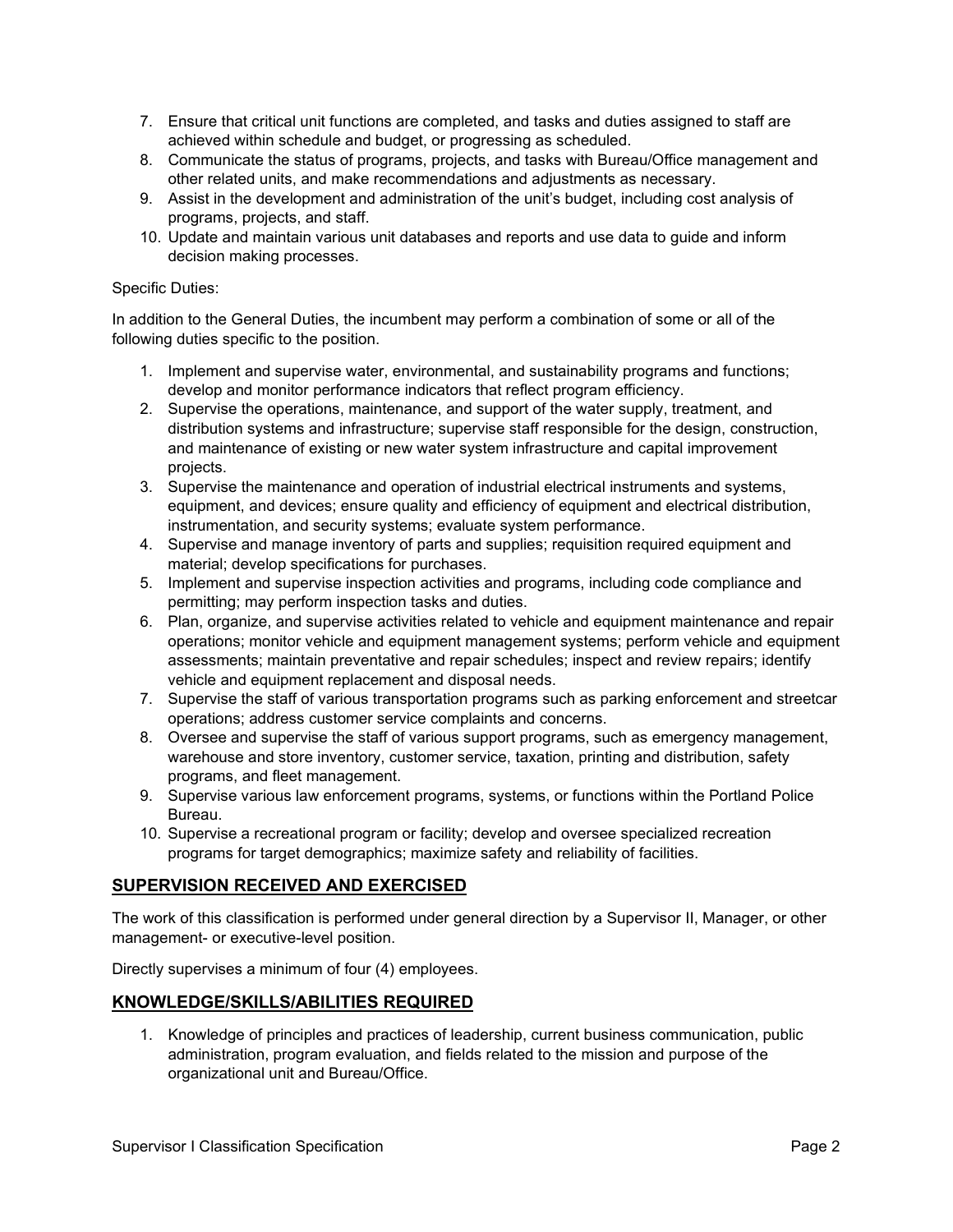- 2. Knowledge of principles and standards of employee supervision, including training, scheduling, and performance evaluation.
- 3. Knowledge of relevant statutes, regulations, policies, and procedures that pertain to the unit, along with the ability to interpret and apply them.
- 4. Knowledge of fundamentals and methods of planning, organizing, and allocating work to subordinate staff.
- 5. Ability to supervise and direct a diverse staff of non-technical and technical personnel.
- 6. Ability to establish and maintain effective working relationships with management, staff, and others encountered in the course of work.
- 7. Ability to communicate effectively, both verbally and in writing; present information, reports, and recommendations clearly and persuasively.
- 8. Ability to supervise a multicultural workforce, promote an equitable workplace environment, and apply equitable program practices to diverse and complex City services.
- 9. Ability to utilize City-specific technology and general office software.
- 10. Ability to make decisions within established policies and procedures that influence the daily operations of the unit and work of subordinate staff.

# **SPECIAL ASSIGNMENT PAY**

Positions in the Parks & Recreation Bureau that meet one or more of the following criteria are eligible for a 5% premium pay:

- 1. Supervise a regional, full- community center that includes a fitness center; or,
- 2. Supervise a team of staff that are located at multiple worksites; or,
- 3. Supervise a program that is more than 40% dependent on sponsorship; or,
- 4. Supervise a program that is responsible for division-wide implementation.

### **MINIMUM QUALIFICATIONS REQUIRED**

Any combination of education and experience that is equivalent to the following minimum qualifications is acceptable.

**Education/Training**: High school diploma or GED;

AND

**Experience**: Two (2) years of progressively responsible experience in a public agency, customer service role, or field related to organizational unit or Bureau/Office, including experience leading or supervising the work of other employees.

#### **Special Requirements and/or Qualifications:**

Specific licensure or certification in the appropriate field may be required for certain positions.

A valid state driver's license may be required for certain positions.

#### **Preferred Qualifications**:

Bachelor's degree from an accredited college or university with major course work in business administration, public administration, or a field related to the organizational unit, or professional certification in a field related to the unit.

Experience working for a public agency.

Two (2) years of experience performing work similar to that of subordinate staff.